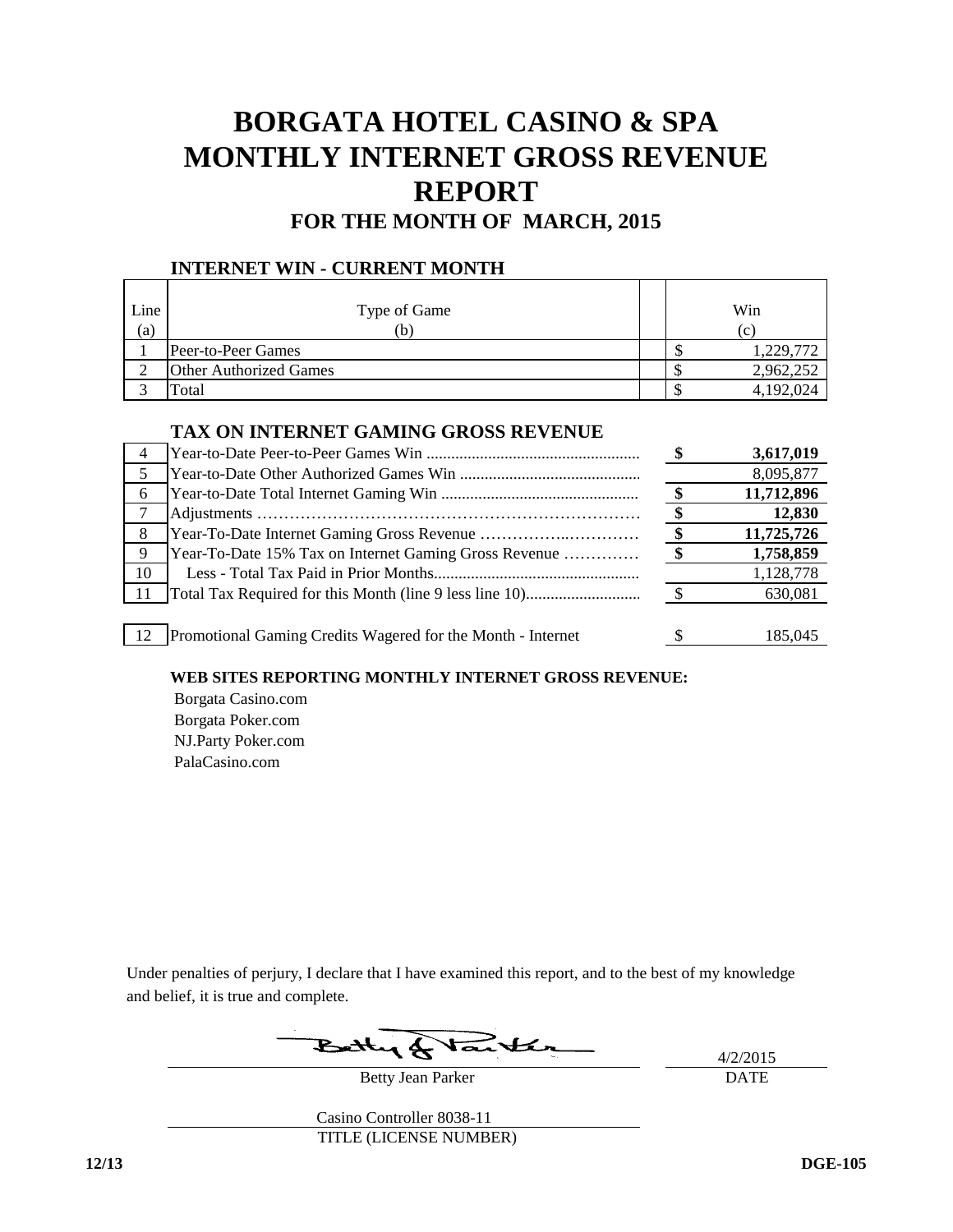# **Caesars Interactive Entertainment MONTHLY INTERNET GROSS REVENUE TAX RETURN FOR THE MONTH OF March, 2015**

### **INTERNET WIN - CURRENT MONTH**

| Line<br>(a) | Type of Game<br>(b)           |  | Win<br>$\left( c\right)$ |
|-------------|-------------------------------|--|--------------------------|
|             | Peer-to-Peer Games            |  | 997,857                  |
|             | <b>Other Authorized Games</b> |  | 1,817,47                 |
|             | Total                         |  | 2,815,328                |

### **TAX ON INTERNET GAMING GROSS REVENUE**

|     |                                                             | 2,955,691 |
|-----|-------------------------------------------------------------|-----------|
|     |                                                             | 5,145,212 |
| 6   |                                                             | 8,100,903 |
|     |                                                             | 23,087    |
| - 8 |                                                             | 8,123,990 |
| - 9 | Year-To-Date 15% Tax on Internet Gaming Gross Revenue       | 1,218,598 |
| 10  |                                                             | 795,267   |
|     |                                                             | 423,331   |
|     |                                                             |           |
| 12  | Promotional Gaming Credits Wagered for the Month - Internet | 14.392    |

### **WEB SITES REPORTING MONTHLY INTERNET GROSS REVENUE:**

CaesarsCasino.com HarrahsCasino.com WSOP.com 888.com

Under penalties of perjury, I declare that I have examined this report, and to the best of my knowledge and belief, it is true and complete.

Pomba Wal

Amber Worl

4/9/2015 DATE

Accounting Controller (017741-35) TITLE (LICENSE NUMBER)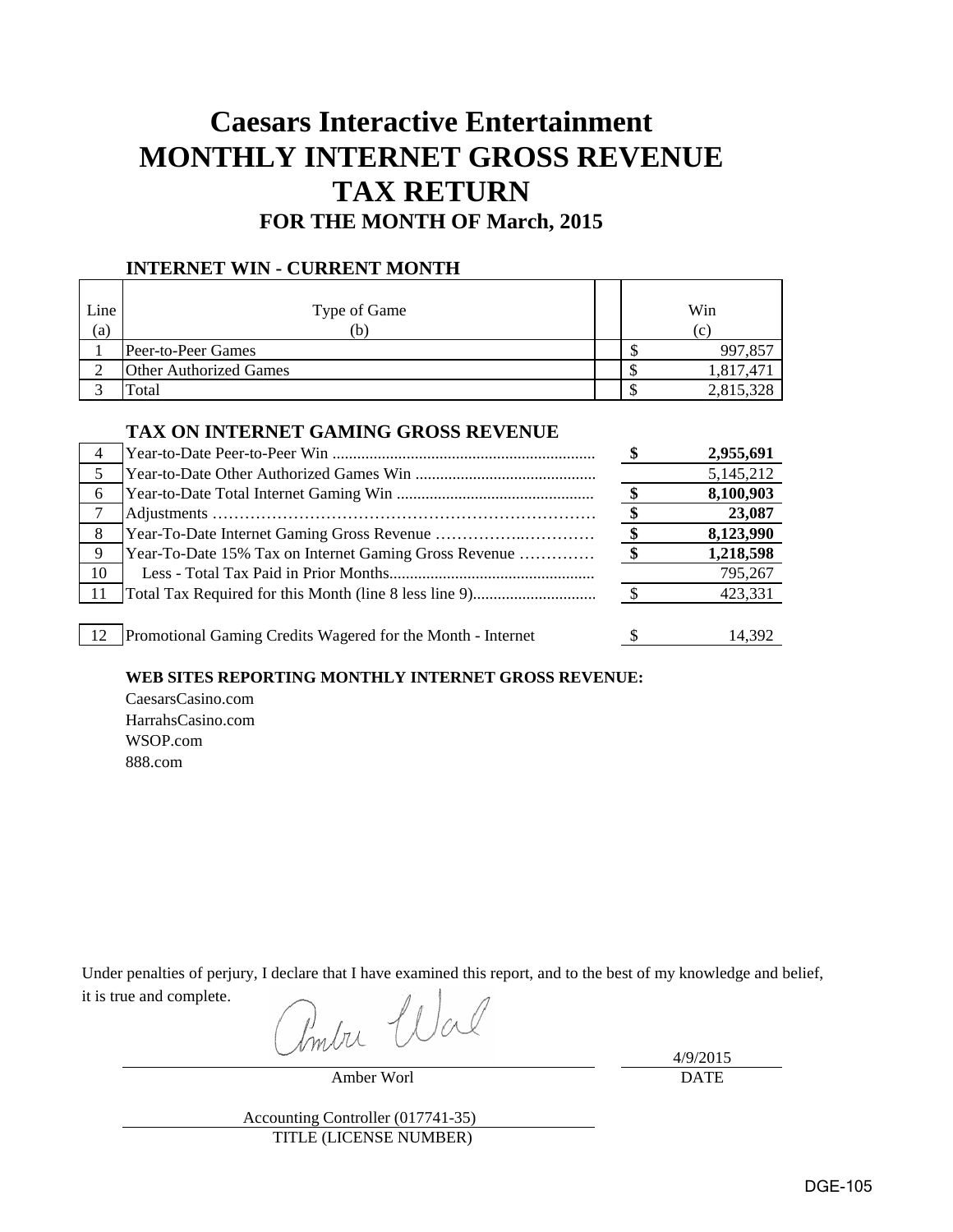# **Golden Nugget Atlantic City MONTHLY INTERNET GROSS REVENUE REPORT**

### **FOR THE MONTH OF March 2015**

### **INTERNET WIN - CURRENT MONTH**

| Line<br>(a) | Type of Game<br>Ъ,            |     | Win<br>(c) |
|-------------|-------------------------------|-----|------------|
|             | Peer-to-Peer Games            | \$  |            |
|             | <b>Other Authorized Games</b> | \$  | 2,961,730  |
|             | Total                         | \$. | 2,961,730  |

### **TAX ON INTERNET GAMING GROSS REVENUE**

| 4    |                                                             |               |           |
|------|-------------------------------------------------------------|---------------|-----------|
| 5    |                                                             |               | 6,890,395 |
| 6    |                                                             | $\mathbf{\$}$ | 6,890,395 |
|      |                                                             | - \$          |           |
| 8    |                                                             | $\bullet$     | 6,890,395 |
| 9    | Year-To-Date 15% Tax on Internet Gaming Gross Revenue       | $\bullet$     | 1,033,560 |
| 10   |                                                             |               | 589,300   |
|      |                                                             | $\mathbb{S}$  | 444,260   |
|      |                                                             |               |           |
| - 12 | Promotional Gaming Credits Wagered for the Month - Internet |               |           |

#### **WEB SITES REPORTING MONTHLY INTERNET GROSS REVENUE:**

 www.goldennuggetcasino.com www.betfaircasino.com

Under penalties of perjury, I declare that I have examined this report, and to the best of my knowledge and belief, it is true and complete.

Joanne McKensie

4/02/2015 DATE

Director of Finance/Casino Controller (1231-11) TITLE (LICENSE NUMBER)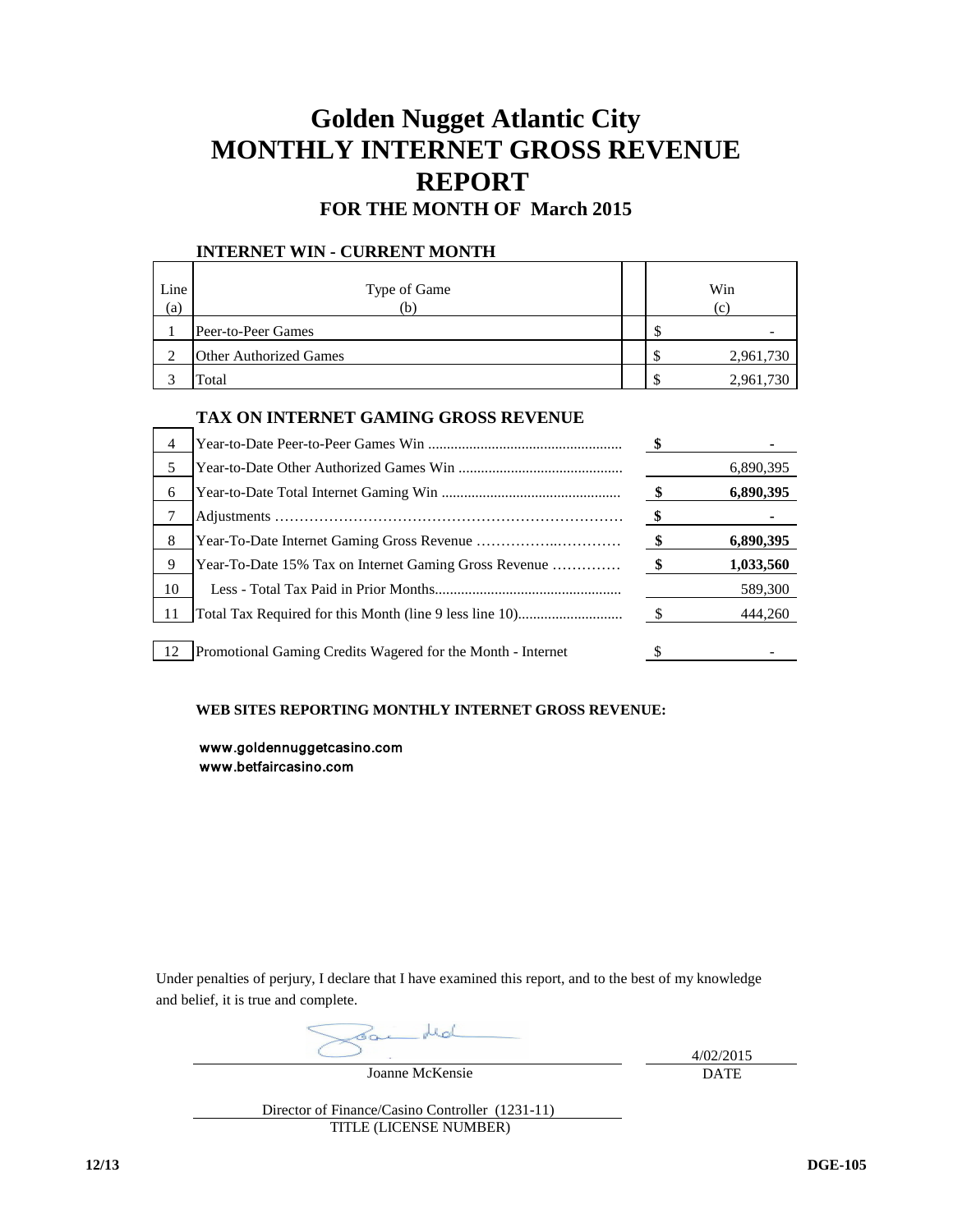## **Resorts Casino Hotel MONTHLY INTERNET GROSS REVENUE REPORT FOR THE MONTH OF MARCH 2015**

### **INTERNET WIN - CURRENT MONTH**

| Line<br>(a) | Type of Game<br>b.            |  | Win<br> c |
|-------------|-------------------------------|--|-----------|
|             | Peer-to-Peer Games            |  |           |
|             | <b>Other Authorized Games</b> |  | 154,07    |
|             | Total                         |  | 154,07    |

### **TAX ON INTERNET GAMING GROSS REVENUE**

| -5   |                                                             | 204,980 |
|------|-------------------------------------------------------------|---------|
| 6    |                                                             | 204,980 |
|      |                                                             |         |
| 8    |                                                             | 204,980 |
| -9   | Year-To-Date 15% Tax on Internet Gaming Gross Revenue       | 30,747  |
| 10   |                                                             | 7,636   |
| - 11 |                                                             | 23,111  |
|      |                                                             |         |
| 12   | Promotional Gaming Credits Wagered for the Month - Internet |         |

### **WEB SITES REPORTING MONTHLY INTERNET GROSS REVENUE:**

[www.ResortsCasino.com](http://www.resortscasino.com/)

Under penalties of perjury, I declare that I have examined this report, and to the best of my knowledge and belief, it is true and complete.

4.10.15 DATE

Alison Trazzera

Internet Gaming Manager / 8150-11 TITLE (LICENSE NUMBER)